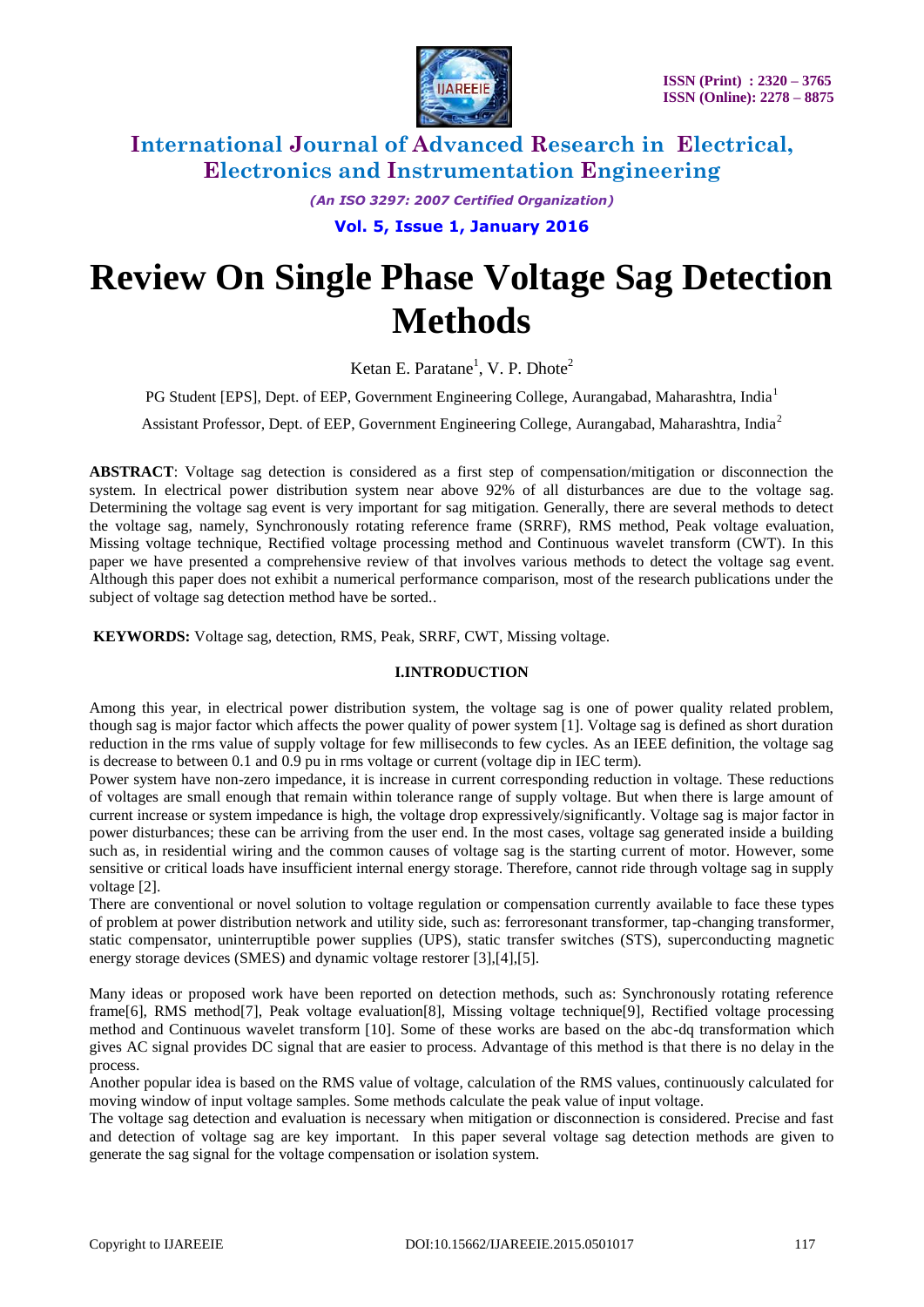

*(An ISO 3297: 2007 Certified Organization)*

# **Vol. 5, Issue 1, January 2016**

## **II. BACKGROUND**

In this section describe the voltage sag and classification of voltage sag. **2.1 Voltage Sag:**

Voltage sags are related to power quality problems. These are usually the results of faults in power system and switching action in isolate the faulted line. Voltage sag can occurs in utility system at distribution voltage and transmission voltage. They are distorted characteristics in rms voltage outside the normal range of line voltage.

Voltage sag is a short duration (0.5 to 30 cycles) reduction in rms value of voltage caused by the internal or external fault in power system and starting current of large load such as motors and disoperation of equipments. Due to the disoperation of equipment that can generated the fault on own circuit. Fig. 1 shows the fault location that causes the disoperation of equipment with contribution. 23 percent of voltage sag events due to disoperation of equipment in own circuit. The effect of voltage sag mainly affects on sensitive electronics equipment. Sensitive electronics equipments such as computers, PLC, adjustable speed drive, microcontroller etc.

Magnitude (depth), duration and phase angle jump are important characteristics of voltage sag. The magnitude of voltage sag can be determined in number of ways. RMS voltage method is mostly used for determining the magnitude. Sag duration is defined as the number of cycle during which RMS value is reduce by threshold value, threshold value is set at 90% of normal value. Sag duration time is between the starting point of voltage sag to end point of voltage sag.



Fig-1Example of fault location that caused disoperation of equipment

During the fault in power system causes a drop in magnitude of voltage and also changes the phase angle of voltage. To measure the change phase angle of voltage sag, phase angle of voltage sag compare with normal voltage phase angle before the voltage sag appear. A positive shifted phase angle means the phase angle of voltage sag is leads to normal voltage phase angle. A negative shifted phase angle means the phase angle of voltage sag is lags to normal voltage phase angle.

#### **2.2 Classification of voltage sag**

The voltage sag is classified into the two categories, 1) Momentary voltage sag and 2) Temporary voltage sag. These types are based on time duration of voltage sag. Momentary voltage sag defined as decrease in RMS value of voltage for duration from 0.5 cycles to 3 seconds. Temporary voltage sag defined as decrease in RMS value of voltage for duration from 3 second to 1 minute. If the voltage sag is appear for time duration more than one minute than it is called as under voltage.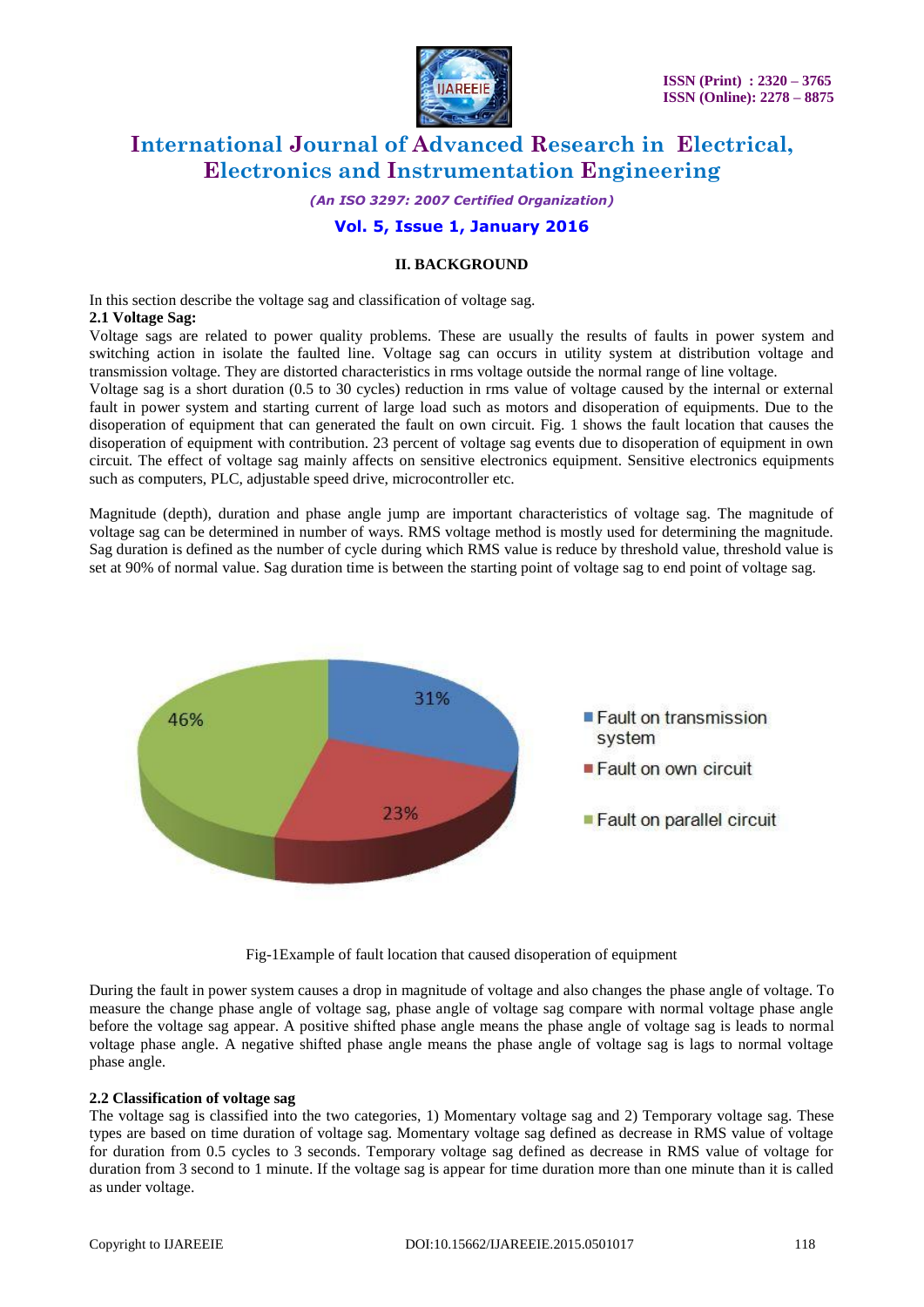

*(An ISO 3297: 2007 Certified Organization)*

# **Vol. 5, Issue 1, January 2016**

# **III. DETECTION METHODS FOR VOLTAGE SAG**

### **3.1 RMS method**

Voltage measurement in power system using the calculation of the Root Mean Square (RMS) value is the most common tool. Most of system uses the continuously moving window of input voltage sample for the calculation of RMS value. Continuously moving window has N samples per cycles. The resulting RMS value at N sampling instant 'i' can be calculated by:

$$
v_{rms}(i) = \sqrt{\frac{1}{N} \sum_{j=0}^{N-1} v^2(i)}
$$

Where, N is number of the sample per cycle. v(j) is j<sup>th</sup> sample of recorded voltage waveform.  $v_{rms}(i)$  is i<sup>th</sup> sample of calculated RMS voltage.



Fig-2 RMS value evaluation using moving window

Fig. 2 illustrates a z-domain representation for the RMS value evaluation using moving window. During the voltage sag, the RMS value of voltage is drop below the normal voltage value. This drop is proportional to the level of voltage sag.

#### **3.2 Peak value evaluation method**

The input voltage  $V_i(t)$  is given by:

$$
V_i(t) = V_m \sin(wt)
$$

Where,  $V_m$  is the peak value of input voltage. If  $V_i(t)$  is sent to the 90° phase shifter circuit then  $V_i(t)$  is obtain as:

$$
V_i' = V_m \sin(wt + 90^\circ)
$$

$$
V_i = V_m \sin(wt)
$$
  
=  $V_m \cos(wt)$ 

The two signal  $V_i(t)$  and  $V_i(t)$  are a pair of orthogonal function. They are sent to separate squared. Then two equation can be obtained:

$$
V_1(t) = V_m^2 \sin^2(wt)
$$
  
\n
$$
V_2(t) = V_m^2 \cos^2(wt)
$$

Now it is easy to obtain peak value of input voltage:

$$
V_{peak} = \sqrt{V_1(t) + V_2(t)}
$$

The single phase line to neutral voltage is measured and cosine value of the voltage is determining using  $90^\circ$  phase shifter. Both voltage are squared and summed to get  $V_{m}^{2}$ . Obtaining the square root of  $V_{m}^{2}$  result in the peak value of the detected voltage.



Fig-3 Voltage measurement using peak method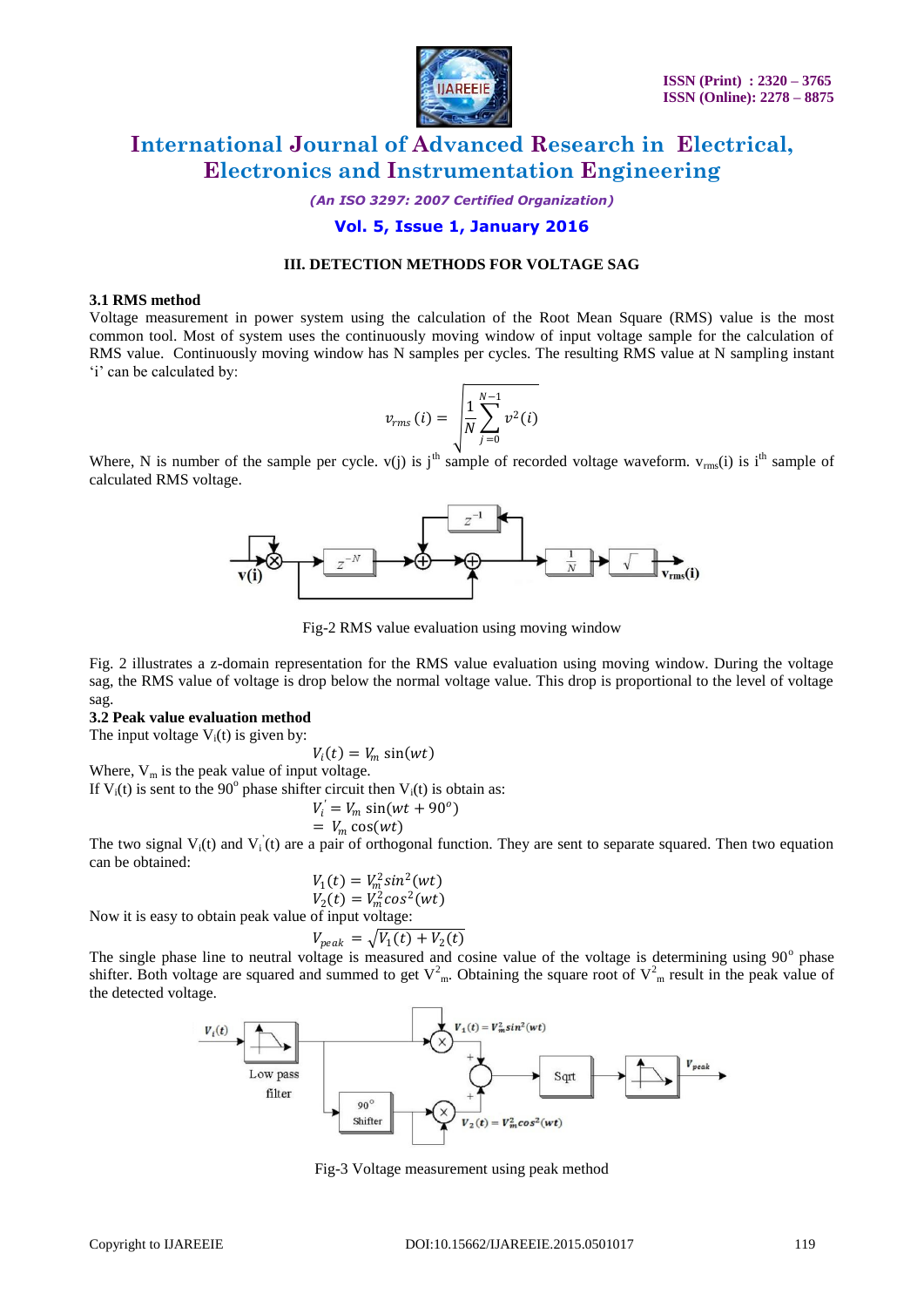

*(An ISO 3297: 2007 Certified Organization)*

# **Vol. 5, Issue 1, January 2016**

### **3.3 Missing voltage method**

The RMS value evaluation method is based on the averaging value of previously sample data. It is not momentary value, it represent previous average value. To avoid this difference value of voltage another approach called the missing voltage method. The missing voltage method defined as the difference between the desired instantaneous voltage and the actual instantaneous value.

$$
V(t) = A \sin(wt - \phi_1)
$$
  
\n
$$
V_e(t) = B \sin(wt - \phi_2)
$$
  
\n
$$
V_{amplitude} = \sqrt{A^2 + B^2 - 2AB \cos(\phi_2 - \phi_1)}
$$
  
\n
$$
\tan \theta = \frac{A \sin(\phi_1) - B \sin(\phi_2)}{A \cos(\phi_1) - B \cos(\phi_2)}
$$
  
\n
$$
V_m(t) = R \sin(wt - \theta)
$$

Where, V(t) is desired voltage signal.

 $V_e(t)$  is distorted waveform.

A is peak amplitude of desired voltage signal.

B is peak amplitude of distorted waveform.

Vamplitude is amplitude of missing voltage.

 $V_m(t)$  is instantaneous deviation from known references.

# **3.4 Rectifier voltage processing method**

In this method rectifier voltage is use for voltage sag detection. The rectifier voltage processing algorithm is based on the comparison of instantaneous rectifier voltage  $V_r(n)$  with reference rectifier voltage  $V_r(n)$  using moving average finite impulse response (FIR) filter. This comparison perform using adjustable threshold k. Instead of three phases input voltage algorithm operates on only rectifier voltage because of save the computation time and memory storage of processor. Therefore the rectifier voltage  $V_{rr}(n)$  is set to rated no-load voltage given by

$$
V_{rr}(n)=1.35V_{rms}
$$

The reference voltage is obtaining from the filter, which is continuous take the real average value.

#### **3.5 Continuous wavelet transform**

Continuous wavelet transform is the mathematical algorithm or process to detect the voltage sag. It is excellent signal processing algorithm to detect the voltage sag signal because of its superior time scale and frequency analysis capability []. CWT is transforming voltage signal to wavelet coefficient that represent the time and scale of voltage signal. The continuous wavelet transform is defined as the sum of time of given signal multiplied by scale. Wavelet theory can be expressed by CWT as:

$$
CWT_{x}(a,b) = W_{x}(a,b) = \int_{-\infty}^{\infty} x(t) \Psi_{a,b}(t) dt
$$

Where,  $\Psi_{a,b}(t)$  is wavelet function of a & b.

x(t) is given signal.

### **3.6 Synchronously Rotating Reference Frame (SRRF) Method**

Generally, the SRRF based voltage sag detection is used for three-phase system. In this method, abc-dq transformation is applied to get the dc voltages by using of following equation:  $\overline{r}$ 

$$
\begin{bmatrix} V_d \\ V_q \end{bmatrix} = \frac{2}{3} \begin{bmatrix} \cos wt & -\sin wt \\ \sin wt & \cos wt \end{bmatrix} \begin{bmatrix} 1 & -1/2 & -1/2 \\ 0 & \sqrt{3}/2 & -\sqrt{3}/2 \end{bmatrix} \begin{pmatrix} V_a \\ V_b \\ V_c \end{pmatrix}
$$

In this method there is two transformation 1)Clark transformation  $\&$  2)Park transformation, but in single phase system clark transformation can't generates orthogonal AC voltage. To generate orthogonal AC voltage ( $V_a$ , $V_b$ ) by using the differentiator use as  $90^{\circ}$  phase shifter as follows:

$$
V_{in} = V_m \sin(wt) = V_\alpha
$$
  

$$
V_{in} = (V_m \sin(wt))' = wV_m \cos(wt)
$$
  

$$
V_\beta = \frac{V_{in}}{w} = V_m \cos(wt)
$$

Where,  $V_{in}$  is single phase line voltage.

V<sup>m</sup> is the peak value of single phase voltage.